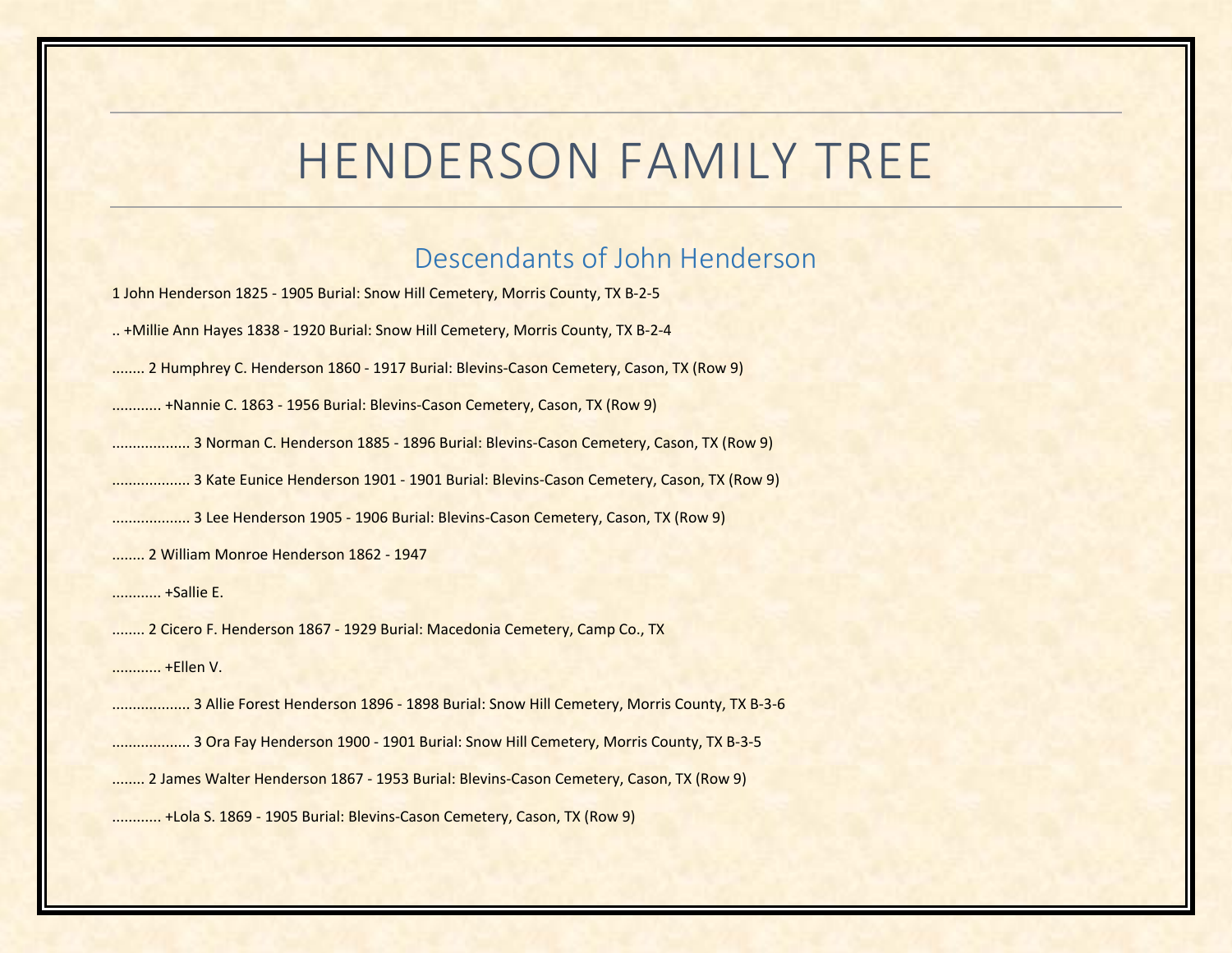................... 3 Ottey Cleo Henderson 1892 ‐ 1893 Burial: Blevins‐Cason Cemetery, Cason, TX (Row 9) ................... 3 James Walter Henderson, Jr. 1901 ‐ 1919 Burial: Blevins‐Cason Cemetery, Cason, TX (Row 9) ................... 3 Clee Henderson 1904 ‐ 1904 Burial: Blevins‐Cason Cemetery, Cason, TX (Row 9) ................... 3 ClideHenderson 1904 ‐ 1904 Burial: Blevins‐Cason Cemetery, Cason, TX (Row 9) ........ 2 Laura "Tennie" Henderson 1871 - 1954 Burial: Snow Hill Cemetery, Morris County, TX B-2-3 ............ +T. L. Simpson, Sr. Burial: Snow Hill Cemetery, Morris County, TX B‐2‐2 ................... 3 T. L. Simpson, Jr. ............................. 4 Bob Simpson ................................. +Edith ............................. 4 Shelton Simpson ................... 3 Simp Simpson ....................... +Viva DuBose ............................. 4 Tillie Ann Simpson 1930 ‐ ................................. +James Kidwell ........................................ 5 Jay Kidwell ........ \*2nd Husband of Laura "Tennie" Henderson: ............ +Dee Whitaker 1867 ‐ 1941 Burial: Snow Hill Cemetery, Morris County, TX B‐2‐12 ................... 3 Gladys Dee Whitaker 1916 ‐ 1983 Burial: Snow Hill Cemetery, Morris County, TX B‐3‐2 ....................... +Earl Wayne Fomby, Sr. 1910 ‐ 1985 Burial: Snow Hill Cemetery, Morris County, TX B‐3‐3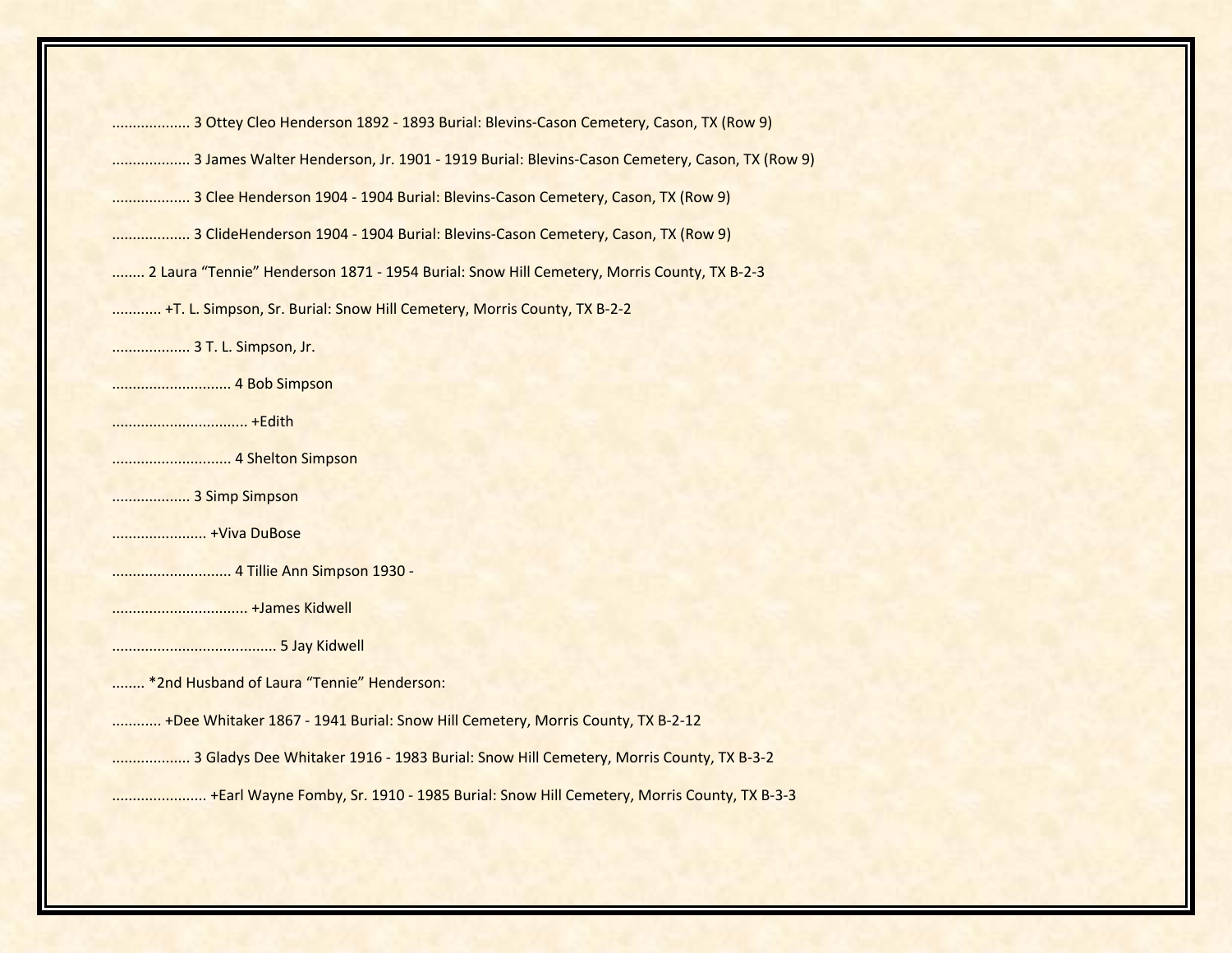| 4 Shirley Ann Fomby 1940 -                                                                        |
|---------------------------------------------------------------------------------------------------|
|                                                                                                   |
|                                                                                                   |
|                                                                                                   |
|                                                                                                   |
| 2 Ida L. Henderson 1874 - 1934 Burial: Snow Hill Cemetery, Morris County, TX B-2-12               |
| +R. R. "Bob" Montgomery 1888 - 1961 Burial: Blevins-Cason Cemetery, Cason, TX (Row 12)            |
| 3 Jeff D. Montgomery, Sr. 1894 - 1960 Burial: Snow Hill Cemetery, Morris County, TX B-1-9         |
| +Daisy B. 1899 - 1994 Burial: Snow Hill Cemetery, Morris County, TX B-1-8                         |
|                                                                                                   |
| 3 Infant Daughter Montgomery 1910 - 1910 Burial: Snow Hill Cemetery, Morris County, TX B-2-15     |
| *2nd Husband of Ida L. Henderson:                                                                 |
| +J. W. Bassett 1862 - 1904 Burial: Snow Hill Cemetery, Morris County, TX B-2-12                   |
| 3 Simp Bassett 1898 - 1899 Burial: Snow Hill Cemetery, Morris County, TX B-2-13                   |
| 3 Guy Oris Bassett 1902 - 1906 Burial: Snow Hill Cemetery, Morris County, TX B-2-14               |
| 3 Louie John Bassett 1904 - 1950 Burial: Snow Hill Cemetery, Morris County, TX B-1-14             |
|                                                                                                   |
| 2 John Robert Lee "Bob" Henderson 1879 - 1927 Burial: Snow Hill Cemetery, Morris County, TX B-2-6 |
| +Nellie Boone "Polly" Mallonee                                                                    |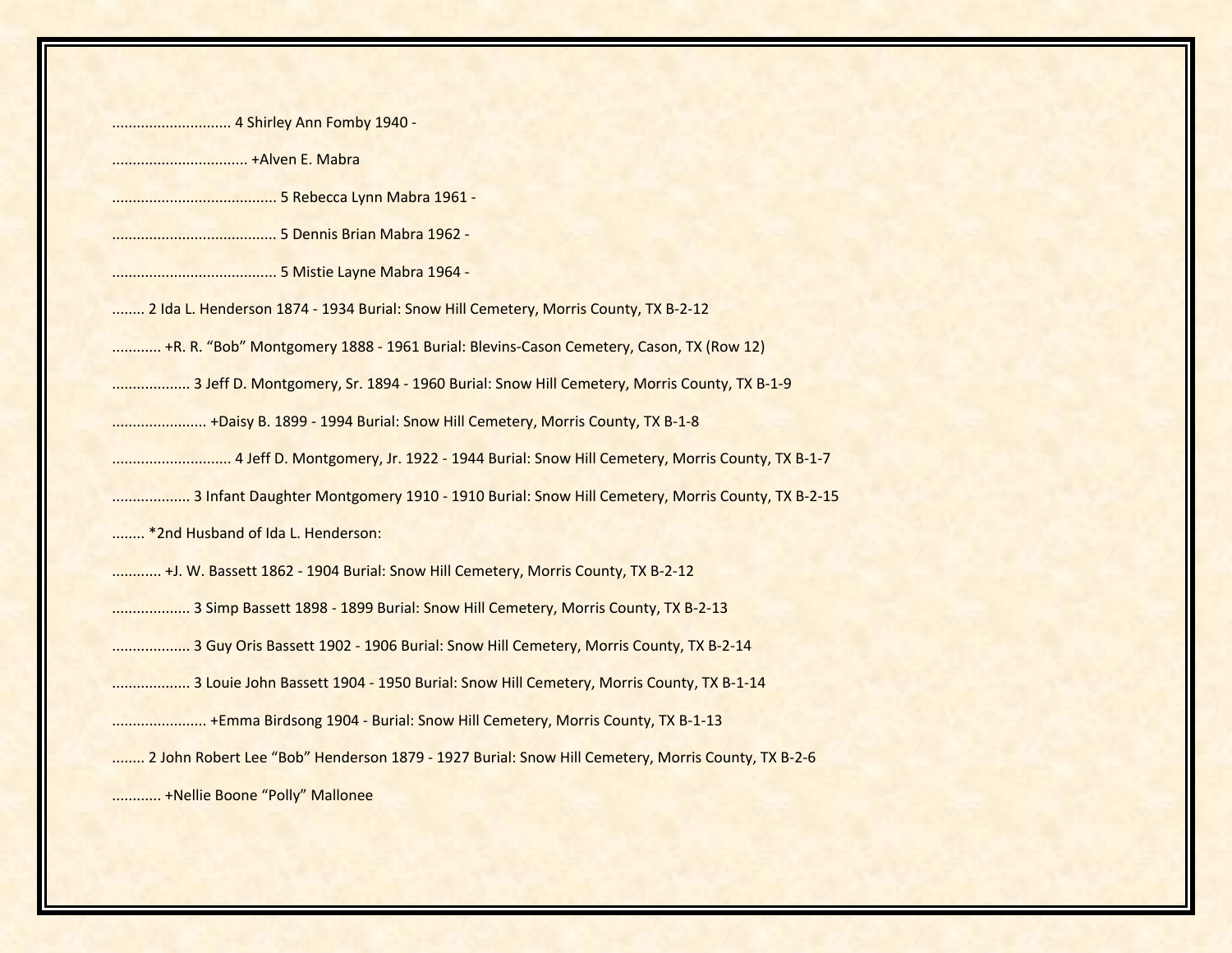| 3 Velma Henderson 1902 - 1998 Burial: Restland Memorial, Dallas, TX          |
|------------------------------------------------------------------------------|
|                                                                              |
| * 2nd Husband of Velma Henderson:                                            |
|                                                                              |
| * 3rd Husband of Velma Henderson:                                            |
| +A. J. Webb Burial: Restland Memorial, Dallas, TX                            |
| 3 Annie Lee Henderson 1904 - 1955 Burial: Restland Memorial, Dallas, TX      |
| 3 John Robert Henderson 1907 - 1980 Burial: Eastland Cemetery, Texarkana, AR |
| +Grace Burial: Eastland Cemetery, Texarkana, AR                              |
|                                                                              |
| 3 Ernest Grafton Henderson 1910 - 1965 Burial: Grove Hill, Dallas, TX        |
|                                                                              |
| 3 George Harold Henderson 1912 -                                             |
| +Janette Helen Rogers                                                        |
|                                                                              |
|                                                                              |
|                                                                              |
|                                                                              |
|                                                                              |
|                                                                              |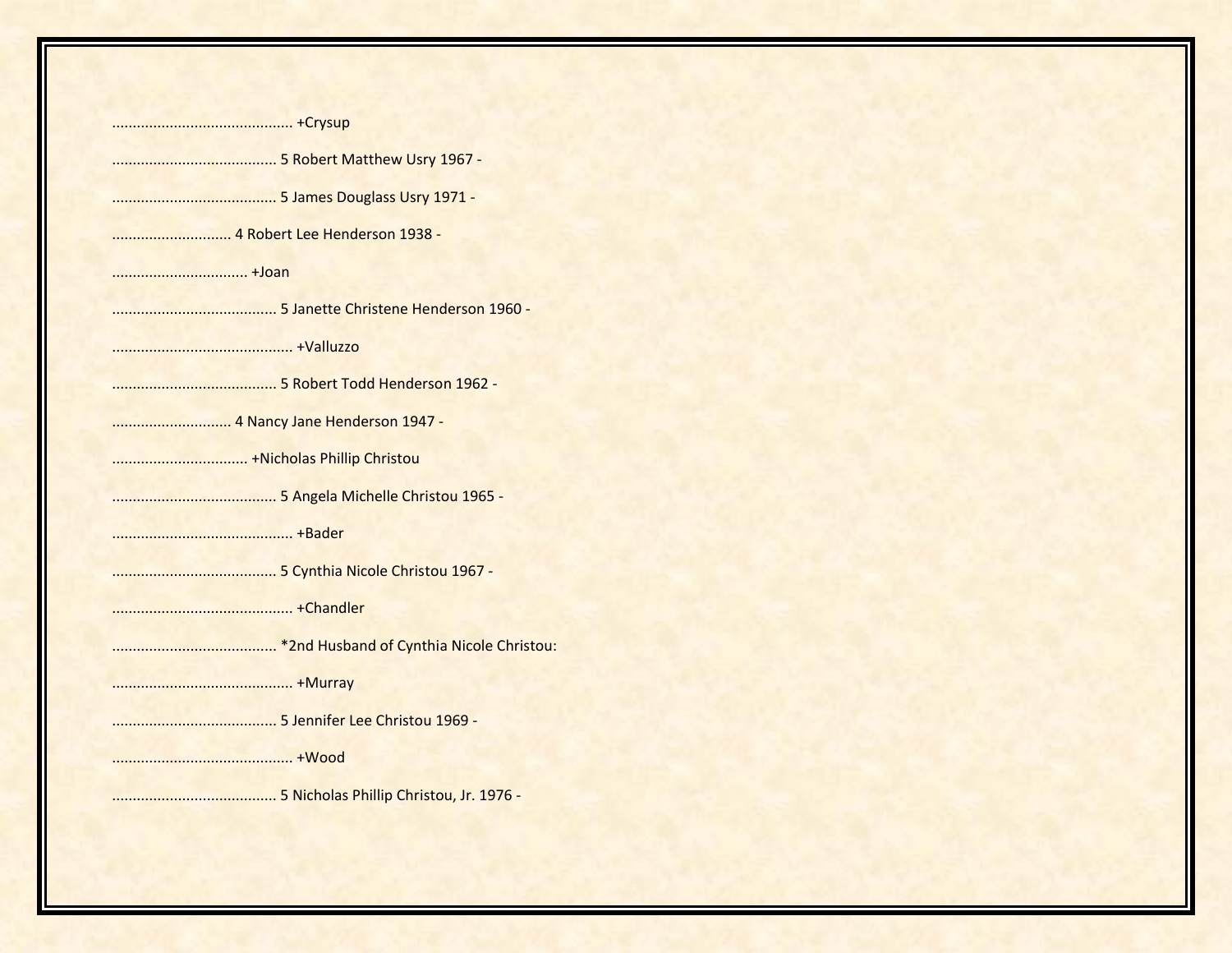| 3 Clarence Lee Henderson 1913 - 1991 Burial: Eastland Cemetery, Texarkana, AR       |
|-------------------------------------------------------------------------------------|
| +Loreen Herrell Burial: Eastland Cemetery, Texarkana, AR                            |
|                                                                                     |
|                                                                                     |
|                                                                                     |
|                                                                                     |
| 3 Raymond Henderson 1915 - 1968 Burial: Snow Hill Cemetery, Morris County, TX B-2-8 |
|                                                                                     |
|                                                                                     |
| 3 Frances Waurell Henderson 1918 -                                                  |
|                                                                                     |
| * 2nd Husband of Frances Waurell Henderson:                                         |
| + Cletus H. Vogel 1916 - 1988 Burial: Restland Memorial, Dallas, TX                 |
|                                                                                     |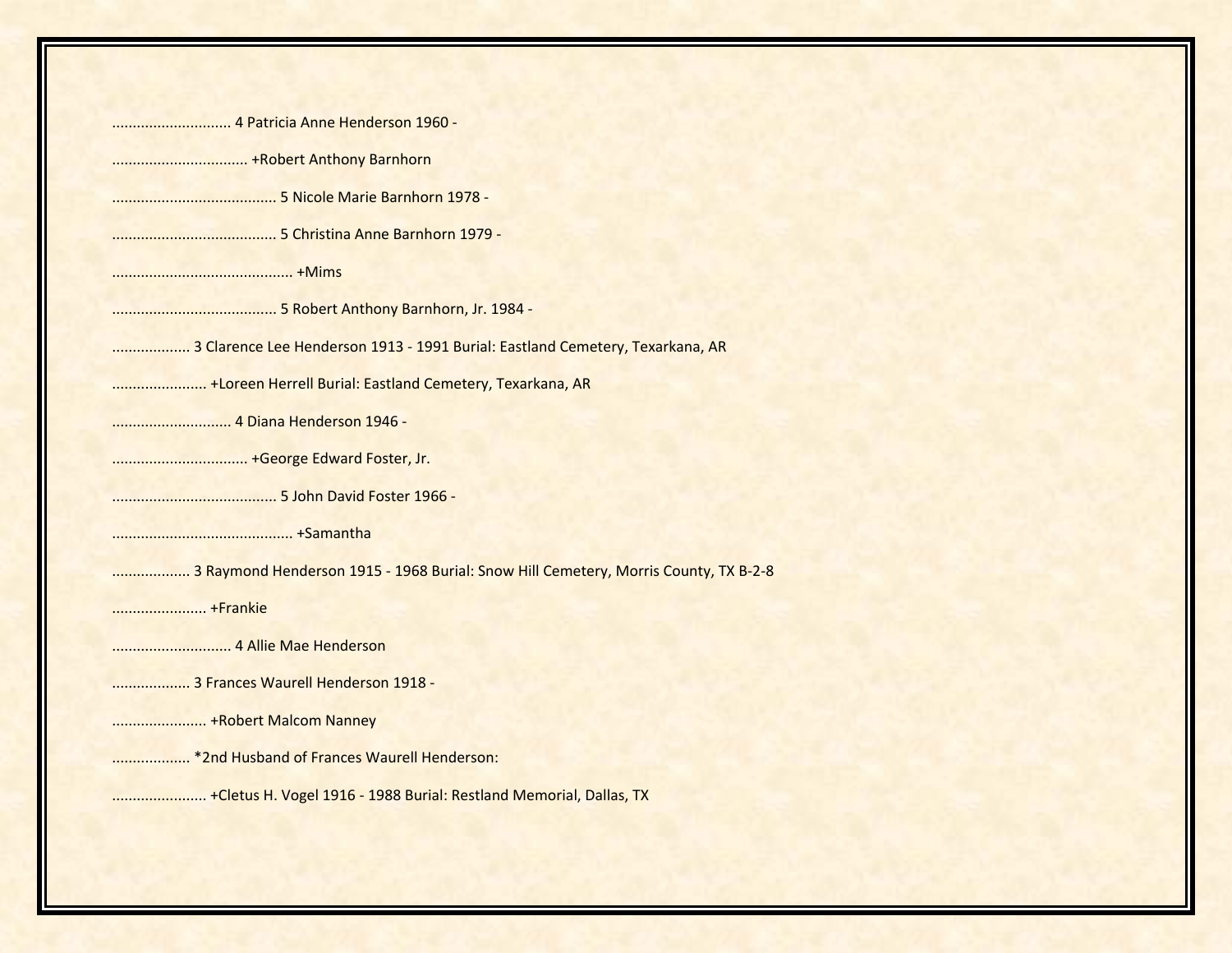................... 3 Melba Jean Henderson 1920 ‐

....................... +Joseph William "Jay" Hetherington Burial: Restland Memorial, Dallas, TX

............................. 4 Maria Jean Hetherington 1946 ‐

................................. +John Brown Lockler

........................................ 5 Peggy Jean Lockler 1966 ‐

............................................ +Michael Paul Story

........................................ 5 Melbe Rene Lockler 1970 ‐

............................................ +Jamie Sanderson

........................................ \*2nd Husband of Melbe Rene Lockler:

............................................ +David Price

........................................ 5 Scott Allen Lockler 1971 ‐

............................................ +Triasa

............................. \*2nd Husband of Maria Jean Hetherington:

................................. +James Dewayne Moffett

............................. 4 Nancy Jane Hetherington 1948 ‐

................................. +Bobby Joe Junkin

........................................ 5 Kelly Leigh Junkin 1966 ‐

............................................ +Thomas V. Winters

............................. \*2nd Husband of Nancy Jane Hetherington: